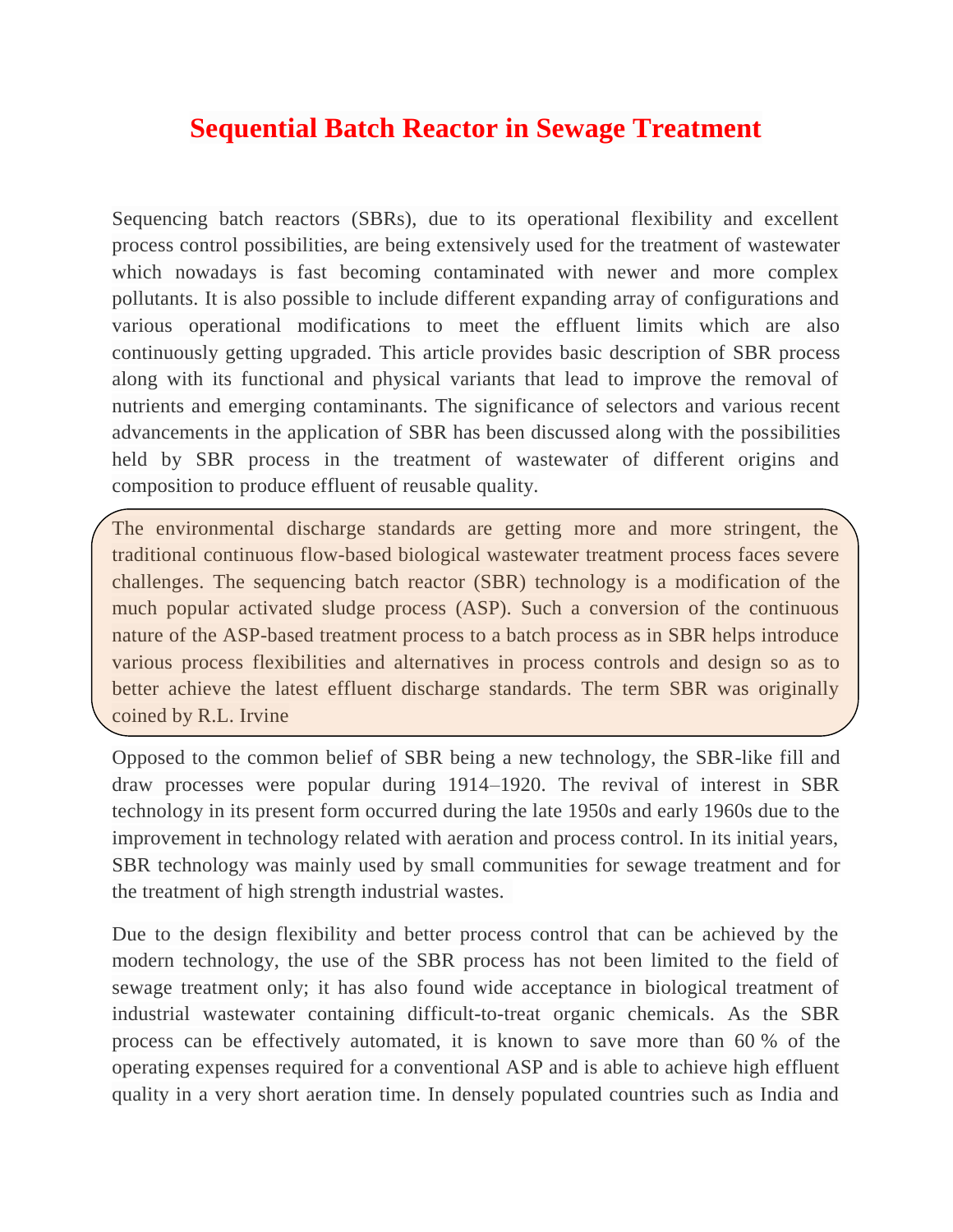regions such as Europe, SBR is being considered as a preferable technology due to its low requirement of area as well as manpower for operation. The SBR process is often preferred over continuous flow process (CFP) due to reduction in energy consumption and enhancement in the selective pressures for BOD, nutrient removal, and control of filamentous bacteria. Due to these reasons, SBR process is gaining immense popularity in the recent years. The SBR technology has been undergoing several minor and major modifications over the past few years to be able to effectively treat the exponentially increasing number of new pollutants in wastewater. This article provides an insight into the technology as well as reviews the recent advances in the design and application of SBR technology.

#### **Process Flow for Sequential Batch Reactor**

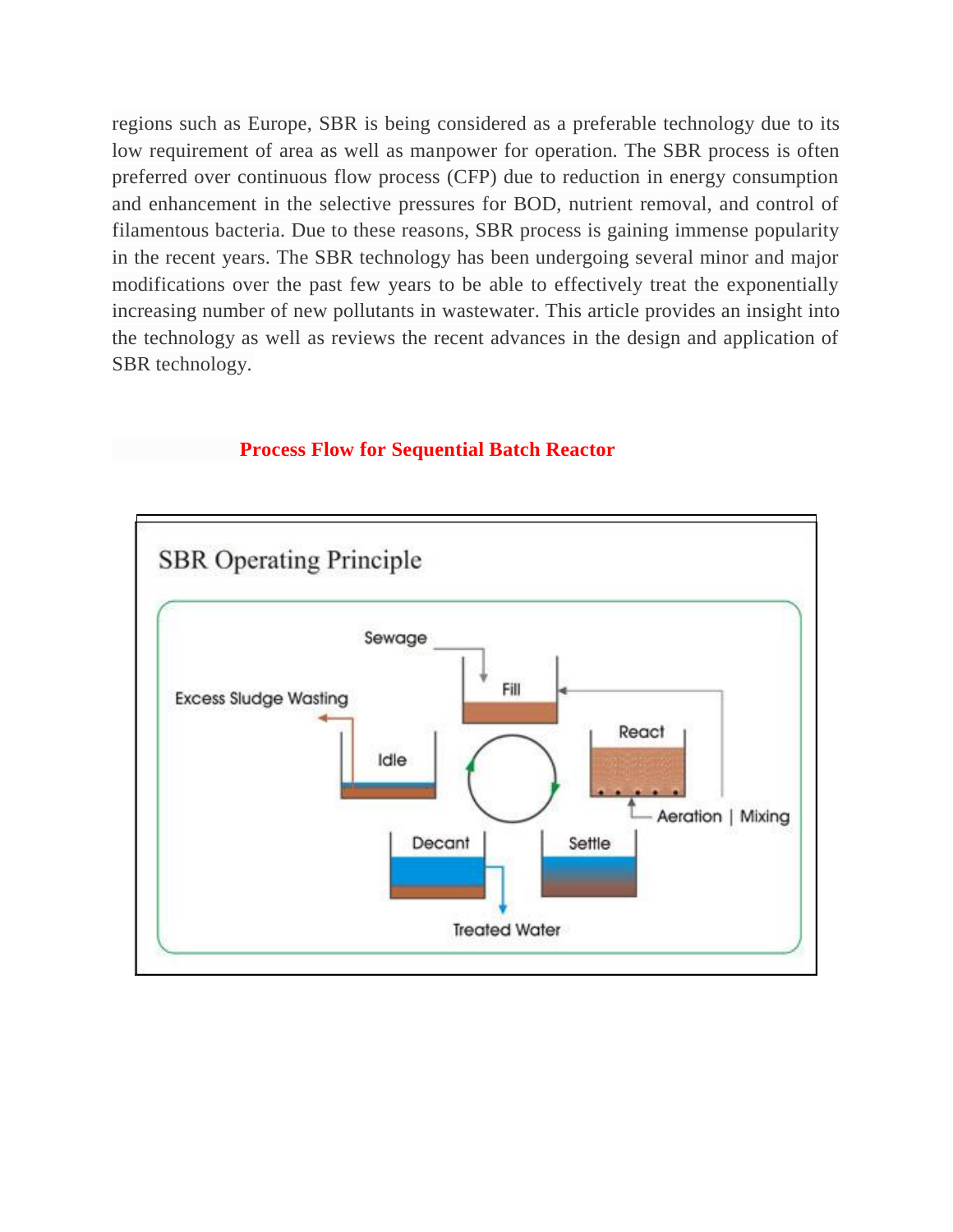#### **Fill:**

During the fill phase, the basin receives influent wastewater. The influent brings food to the microbes in the activated sludge, creating an environment for biochemical reactions to take place. Mixing and aeration can be varied during the fill phase to create the following three different scenarios: Static Fill – Under a static-fill scenario, there is no mixing or aeration while the influent wastewater is entering the tank. Static fill is used during the initial start-up phase of a facility, at plants that do not need to nitrify or denitrify, and during low flow periods to save power. Because the mixers and aerators remain off, this scenario has an energy-savings component. Mixed Fill – Under a mixed-fill scenario, mechanical mixers are active, but the aerators remain off. The mixing action produces a uniform blend of influent Sequencing Batch Reactor Design and Operational Considerations 4 MAJOR PHASES OF THE SBR OPERATIONS CYCLE Source: University of Florida TREEO Center's Sequencing Batch Reactor Operations and Troubleshooting Manual.

Waste water and biomass. Because there is no aeration, an anoxic condition is present, which promotes denitrification. Anaerobic conditions can also be achieved during the mixed-fill phase. Under anaerobic conditions the biomass undergoes a release of phosphorous. This release is reabsorbed by the biomass once aerobic conditions are re-established. This phosphorous release will not happen with anoxic conditions. Aerated Fill – Under an aerated-fill scenario, both the aerators and the mechanical mixing unit are activated. The contents of the basin are aerated to convert the anoxic or anaerobic zone over to an aerobic zone.

No adjustments to the aerated-fill cycle are needed to reduce organics and achieve nitrification. However, to achieve denitrification, it is necessary to switch the oxygen off to promote anoxic conditions for denitrification. By switching the oxygen on and off during this phase with the blowers, oxic and anoxic conditions are created, allowing for nitrification and denitrification. Dissolved oxygen (DO) should be monitored during this phase so it does not go over 0.2 mg/L. This ensures that an anoxic condition will occur during the idle phase.

#### **React:**

This phase allows for further reduction or "polishing" of wastewater parameters. During this phase, no wastewater enters the basin and the mechanical mixing and aeration units are on. Because there are no additional volume and organic loadings, the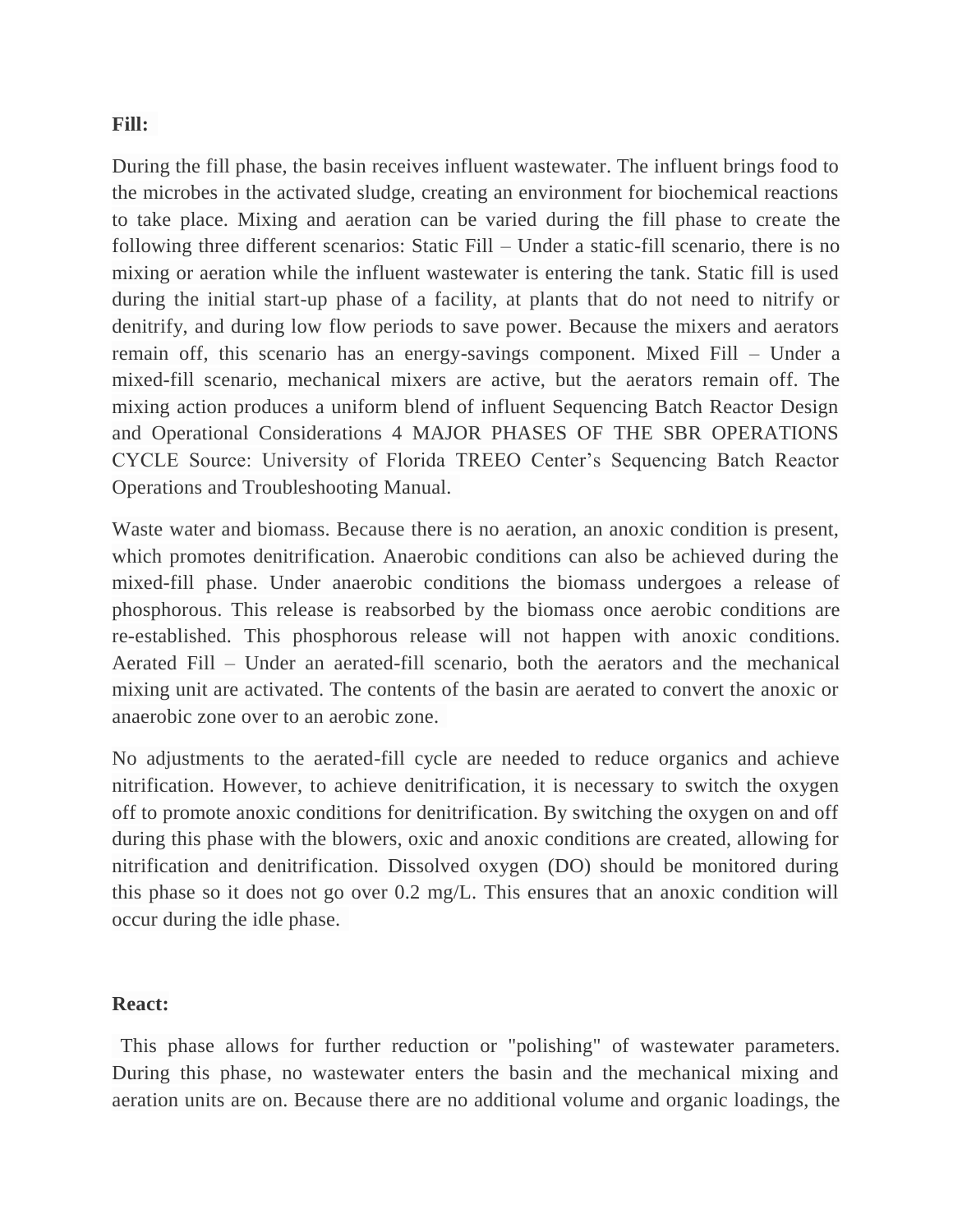rate of organic removal increases dramatically. Most of the carbonaceous BOD removal occurs in the react phase. Further nitrification occurs by allowing the mixing and aeration to continue—the majority of denitrification takes place in the mixed-fill phase. The phosphorus released during mixed fill, plus some additional phosphorus, is taken up during the react phase.

### **Settle:**

During this phase, activated sludge is allowed to settle under quiescent conditions—no flow enters the basin and no aeration and mixing takes place. The activated sludge tends to settle as a flocculent mass, forming a distinctive interface with the clear supernatant. The sludge mass is called the sludge blanket. This phase is a critical part of the cycle, because if the solids do not settle rapidly, some sludge can be drawn off during the subsequent decant phase and thereby degrade effluent quality.

## **Decant:**

During this phase, a decanter is used to remove the clear supernatant effluent. Once the settle phase is complete, a signal is sent to the decanter to initiate the opening of an effluent-discharge valve. There are floating and fixed-arm decanters. Floating decanters maintain the inlet orifice slightly below the water surface to minimize the removal of solids in the effluent removed during the decant phase. Floating decanters offer the operator flexibility to vary fill and draw volumes. Fixed-arm decanters are less expensive and can be designed to allow the operator to lower or raise the level of the decanter.

It is optimal that the decanted volume is the same as the volume that enters the basin during the fill phase. It is also important that no surface foam or scum is decanted. The vertical distance from the decanter to the bottom of the tank should be maximized to avoid disturbing the settled biomass. Chapter 1: Characteristics of Sequencing Batch Reactors (SBRs) 5 Idle This step occurs between the decant and the fill phases. The time varies, based on the influent flow rate and the operating strategy. During this phase, a small amount of activated sludge at the bottom of the SBR basin is pumped out—a process called wasting.